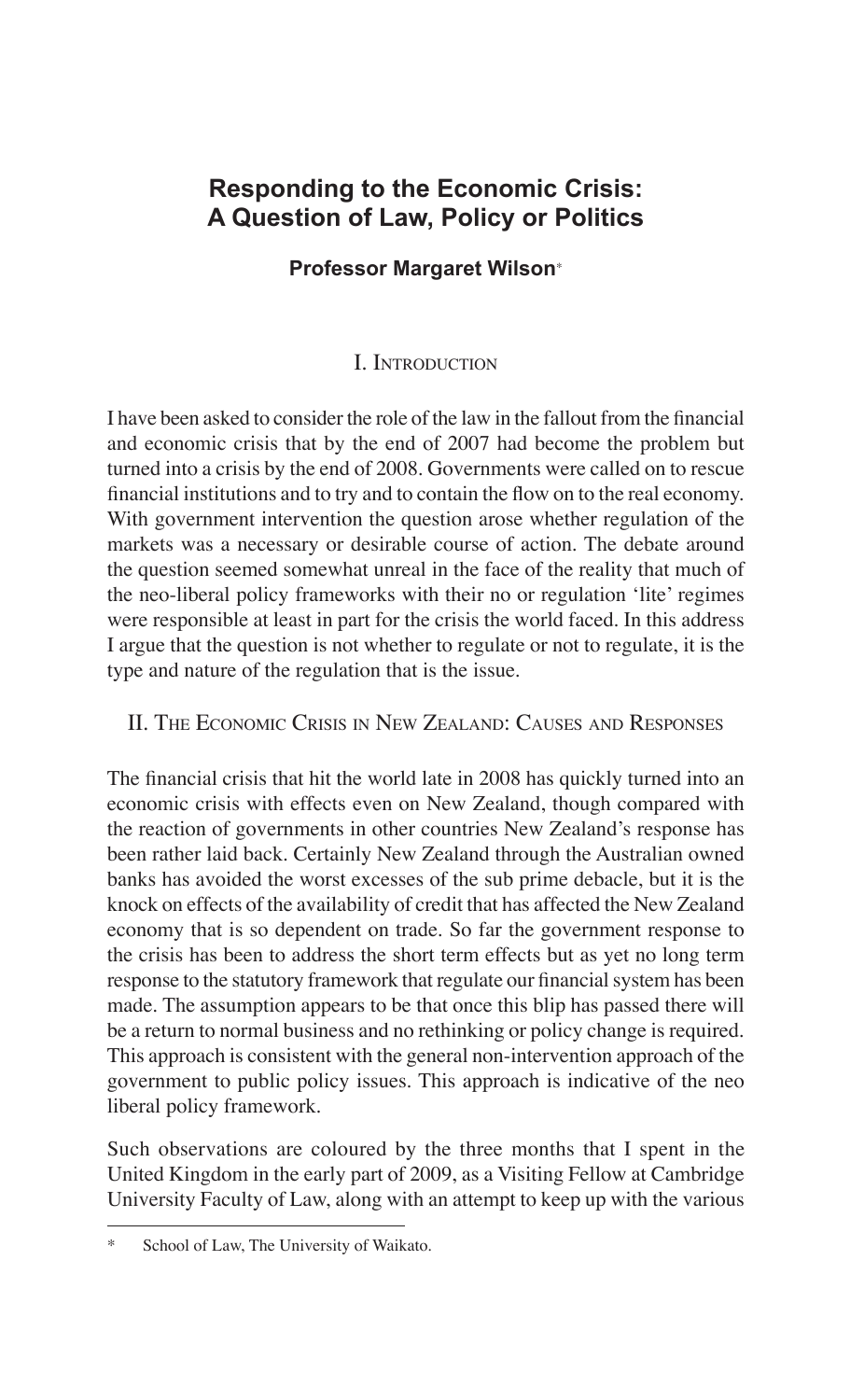overseas analyses. During my time in the United Kingdom I was rather surprised at the New Zealand assessment of the crisis that implied if we all just think positively it would not be so bad or all go away. While the power of positive thinking has its place, this assessment was somewhat fanciful and displayed ignorance about what is a serious global situation from which New Zealand will not be immune.

While there is much that can be said about the current economic crisis, I agree with Stephen Green, Group Manager of HSBC Holdings plc, who wrote there are four key realities that will have to be taken into account in any new world order. The first is that there is no alternative to capitalism; the second is that we cannot turn the clock back; third government oversight, regulation and at times intervention are essential; and fourth the global balance of power is shifting from west to east and that the framework of international institutions needs to be redrawn to reflect the new realities of globalisation.<sup>1</sup>

While the current crisis has been a fruitful source for analysis there is one core question that keeps arising and will need to be addressed both domestically and globally: that is whether there is a need for more regulation of the financial sector. The debate whether a successful economy is achieved through regulation or market is central to the ideology surrounding neo-liberalism that has dominated the policy settings not only in New Zealand but the United States, United Kingdom and to a lesser extent Europe and Asia over the past 30 years.

New Zealand became a casebook example during the 1980s and 1990s of the policy of deregulation of the economy. The underlying rationale for this policy was that economic prosperity was best achieved through market mechanisms being able to operate freely without the constraints of statutory regulation. The market policy paradigm was also applied to social as well as economic policy. State intervention was seen by the policy makers as a constraint on individual freedom. Individuals were best able the theory argues to determine their own self interest. Notions of community and society were no longer drivers of public policy.

While governments were able to implement neo-liberalism the legislative process and the courts were not so easy to control. Allegations of judicial activism were raised however and became most obvious in the attacks on the Employment Court in 1990s. The arguments were usually framed in terms of the superiority of the common law over legislation. Judges, or at least some judges, were considered better determiners of public policy than the Parliament

<sup>1</sup> S Green, 'Seeking Salvation', *New Statesmen*, 6 July 2009, 34-35; S Green, *Good Value: Reflections on Money, Morality and an Uncertain World*, Allen Lane, 2009.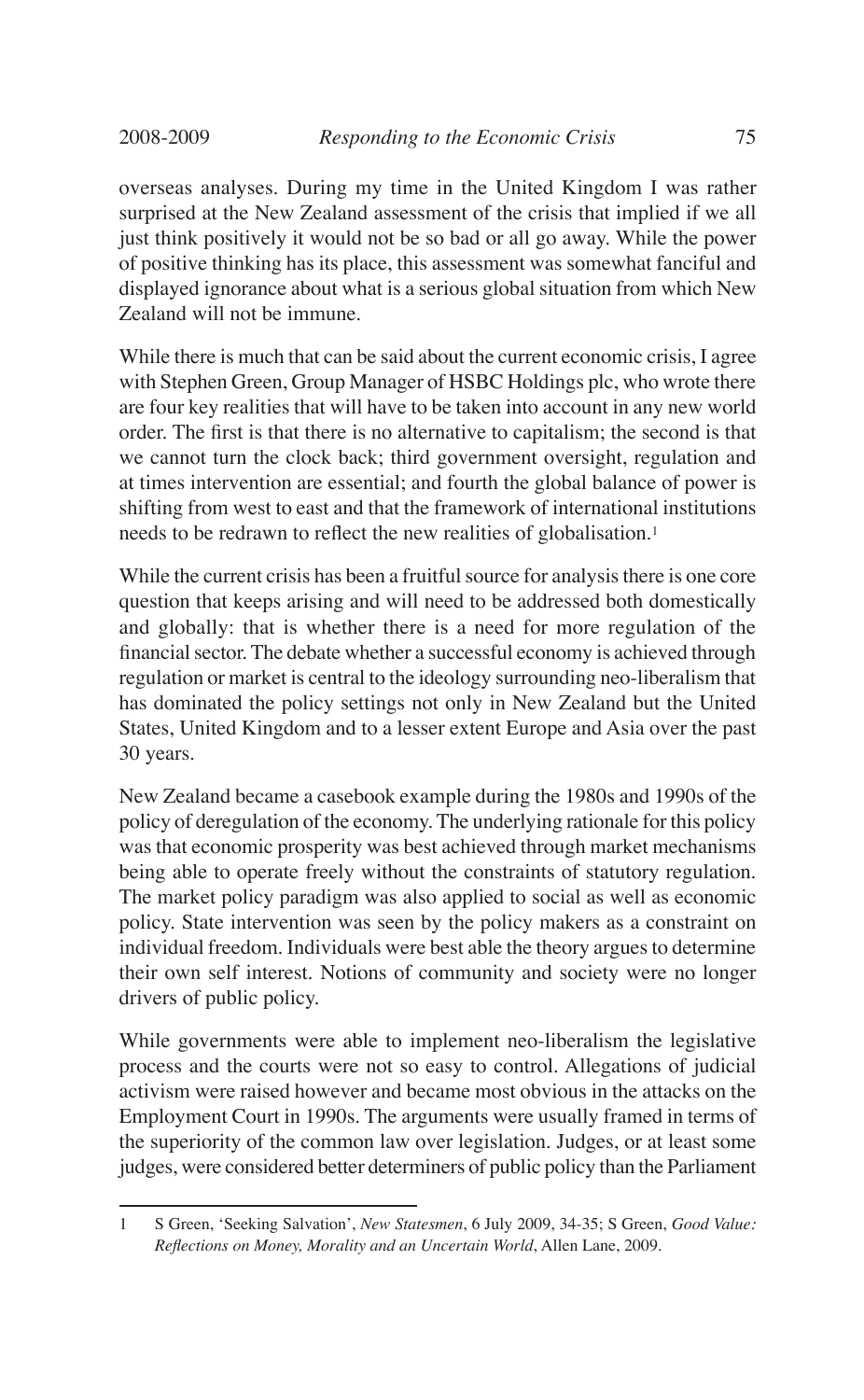because they determined matters on a case-by-case basis, which avoided any significant change to public policy. This environment was considered to be better for business because it provided greater certainty and stability.

This analysis ignored the fact that social and economic change was part of the democratic process and when the courts failed to deliver pressure was exerted through the political process for such change. Arguably, it is not the role of the courts to deliver economic or social justice but to determine individual disputes on the basis of the law, as it is known. By and large this is what the courts have done in New Zealand. They are not agents of economic or social change. That has traditionally been the role of the Parliament. Unfortunately the relationship between the courts and Parliament in the New Zealand context has not been subjected to much evidenced-based research with the consequence that ideology has tended to prevail in the public debate.

The afore-mentioned issues are too broad and complex to be considered in any great detail in this paper, the focus of which is the current economic crisis. With regards to the question of the role of the law in the economic crisis, it is my opinion that the polarisation of the issue into market versus regulation is not helpful. Whatever the ideological rhetoric there has always been regulation. It is the nature and type of regulation that has been the focus of debate. It is true that the neo-liberal policy paradigm has produced a 'regulation lite' regime. Since 1984 statutory frameworks have been constructed around the delivery of public and private services that permit the greater operation of market forces to determine outcomes. Any attempt to depart from that framework has been greeted with considerable criticism from lobbyists and the media.

It is also true the Labour governments of the past nine years attempted to introduce a more centre position with a better balance between market forces and state support. Arguably, however, a neo-liberal policy framework is still common in the delivery of policy advice. Notions of a small state with minimal state intervention to correct the inequities in the contracting model, wherein privatisation is reinvented as public/private partnerships are still dominant in public policy. In this respect New Zealand is again standing out from the crowd. Other countries, United Kingdom and the United States, are beginning to reassess the balance between state and market instruments of regulation. This reassessment has come with the recognition that without the state to bail out the financial sector, states would be in a worst position than they are currently in.

Whatever ideological position is taken in the market versus regulation debate, the stark reality facing the world today is that a 'regulation lite' statutory framework has contributed to the collapse of the financial system. It has led to the need for unprecedented state intervention to rescue that system through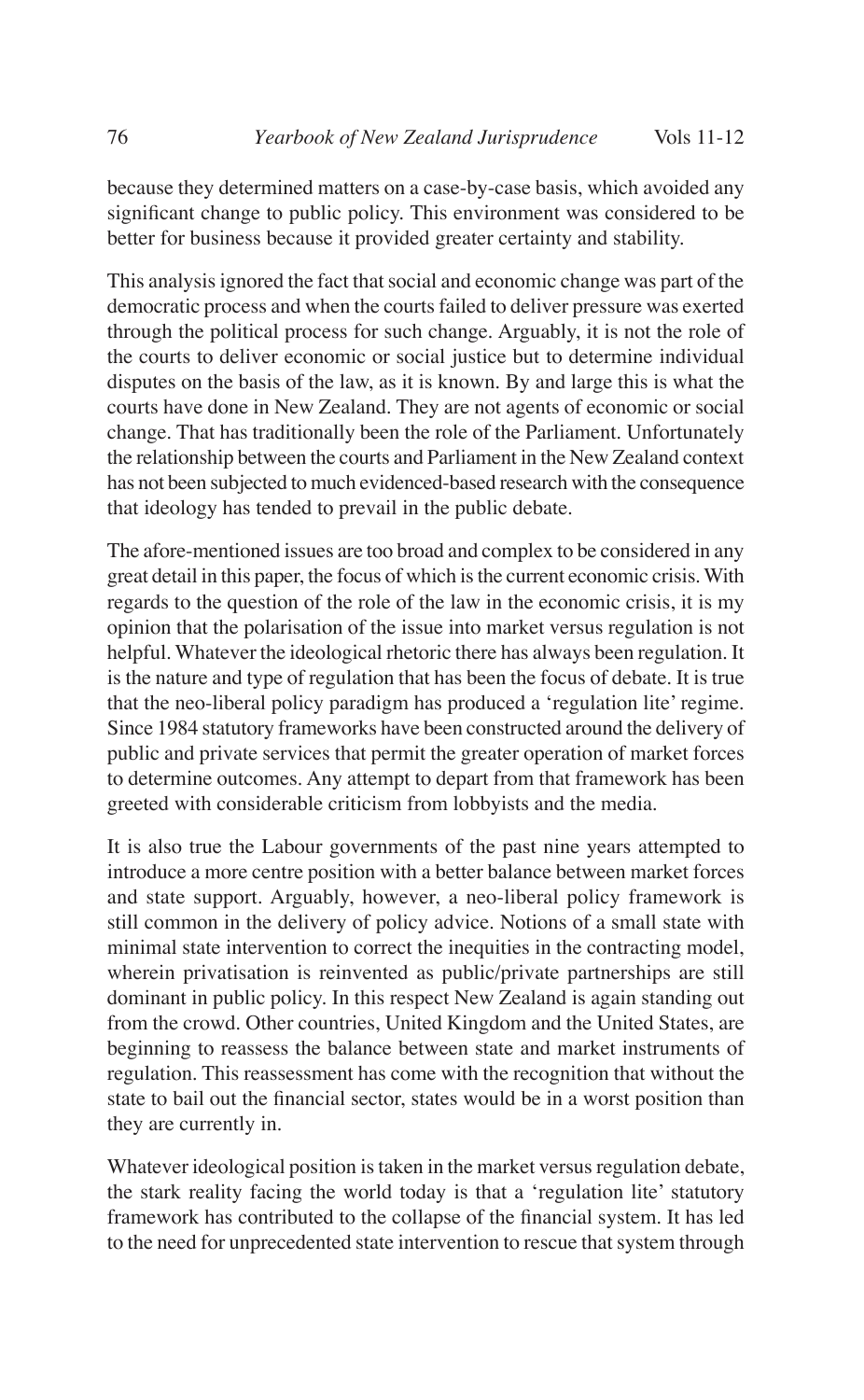the use of taxpayers' money, most of whom never benefited from the rampant market forces that have produced this state of affairs. 'Regulation lite' is not the only cause, of course. The tendency to human greed and the assumption that the banks' own self-interest, itself a tenet of the free market, would provide a corrective against disaster have also contributed.2 In such circumstances it is not surprising answers are being sought as to who is responsible for this mess and what actions should be taken to ensure it never happens again.

My time in the United Kingdom provided me, fortunately, with easy access to much informed commentary on the current situation. There was much soul searching as to how this situation had been allow to occur, why people were not warned, and who was to blame. Top bankers appeared before select committees to apologise. In my opinion, the ritualistic nature of such appearances rendered that latter rather unreal and the spin doctors had prepared the bankers well for the onslaught of criticism. Bankers were followed by journalists as inquiries were made into the latter's role and whether had they made a bad situation worse. They defended themselves with the normal justifications of we only report the events, but also pointed out some of them had been warning those who would listen that all was not well in the financial sector. It is true also that prophet academics and commentators had raised concerns, as had employees of financial institutions. Unfortunately nobody was interested in listening because often what was done was 'within the law' and there was an assumption 'they' must know what they are doing.

Such hearings and musing may have had therapeutic value but they are not necessarily helpful in finding a way forward in the framing of a new statutory framework. It is essential that a proper analysis of the causes of the collapse is undertaken to ensure any new framework addresses the causes and not the ideology of the crisis. The most favourable approach is one that recognises there is a role for the market and a role for the state to regulate. An approach which must also be favoured is one that acknowledges the reality of the technology that enables the transfers of capital between and amongst countries quicker than most of us can open our computers. In other words this is a global issue, not just a domestic issue. Given the size of New Zealand and the recent manner in which it has retreated somewhat from internationalism, it is a reasonably safe assumption that we will have little influence over whatever regime emerges from current talks, in Europe and the United States and the G 20 whose objective is to redress what is seen as a global crisis.

<sup>2</sup> D Tuckett, 'Addressing the Psychology of Financial Markets', Institute of Public Policy and Research (IPPR), Tomorrow's Capitalism, May 2009.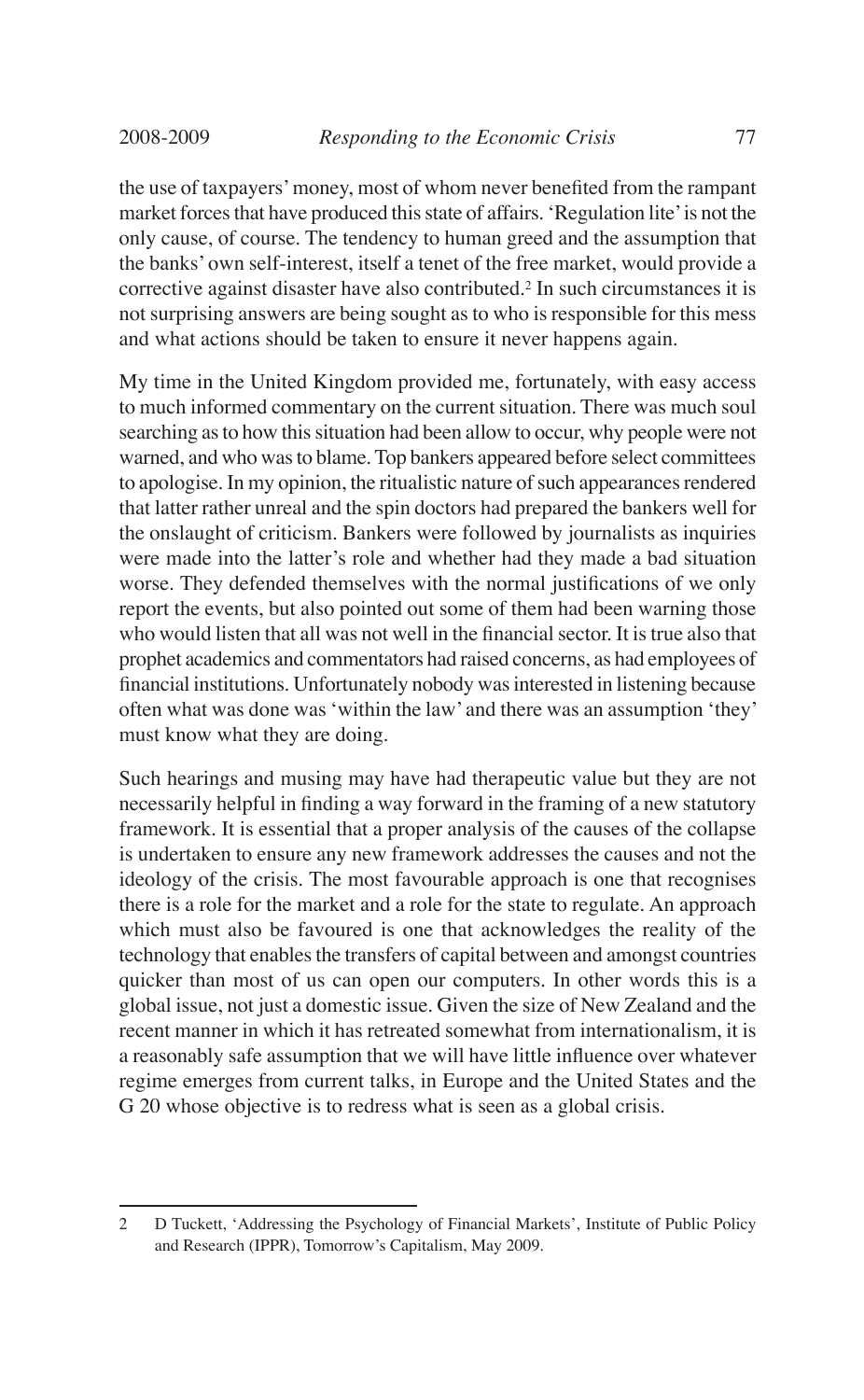While citizens in New Zealand expect the law to protect them against wrongdoing, including financial wrongdoing, the truth is it is very difficult to find rules based framework that will do this. The complexity of issues makes it difficult for a rules based system to cover every situation. Also the costs of enforcement are prohibitive for most people. The institution that is meant to protect the consumer by ensuring there is competition is the marketplace, the Commerce Commission, is under attack by market players who know they have many more resources than the Commission.

A rules based system also requires equality of information by the contesting parties. It is interesting to observe that much of the cost of litigation in this area is caused by the costs of discovery as the parties seek to find relevant information to help their case. The problem of a lack of transparency in the affairs of some companies has been highlighted by the plight of investors in finance companies that collapsed in 2008. For perfect markets to work there must be perfect information. It is obvious a lack of relevant information has been detrimental to many New Zealand investors, particularly those who lost their lifetime savings and saw their pensions disappear in high profile collapses of finance companies.

Good decision-making also requires no conflict of interest or for such conflicts to be declared. While conflicts of interest are a normal part of life in a small country like New Zealand, we have not found the best way to ensure transparency or avoidance of these conflicts. A small cadre of people runs New Zealand business so the appointment of a wider range of people to boards may be something that could at least be tried. In this regard, there is abundant research that highlights the financial benefit to companies with women on their boards and how few women are considered competent or capable enough to serve on private sector boards.

Therefore, when it comes to looking for appropriate regulatory regimes in this area are principles, as opposed to rules, based, approach is preferable. This approach may make interpretation or enforcement more difficult and there will be cries of uncertainty. The current system can hardly be argued as an example of great certainty, however. It has collapsed and this seems to have come as a surprise to most banks and the institutions that supported them.

One starting point for a new approach is to acknowledge that it is unrealistic to assume that the market can, or should be banned. It is equally unrealistic to argue for an unconstrained market. A democratic society requires that individuals be free to exchange goods and services and have their value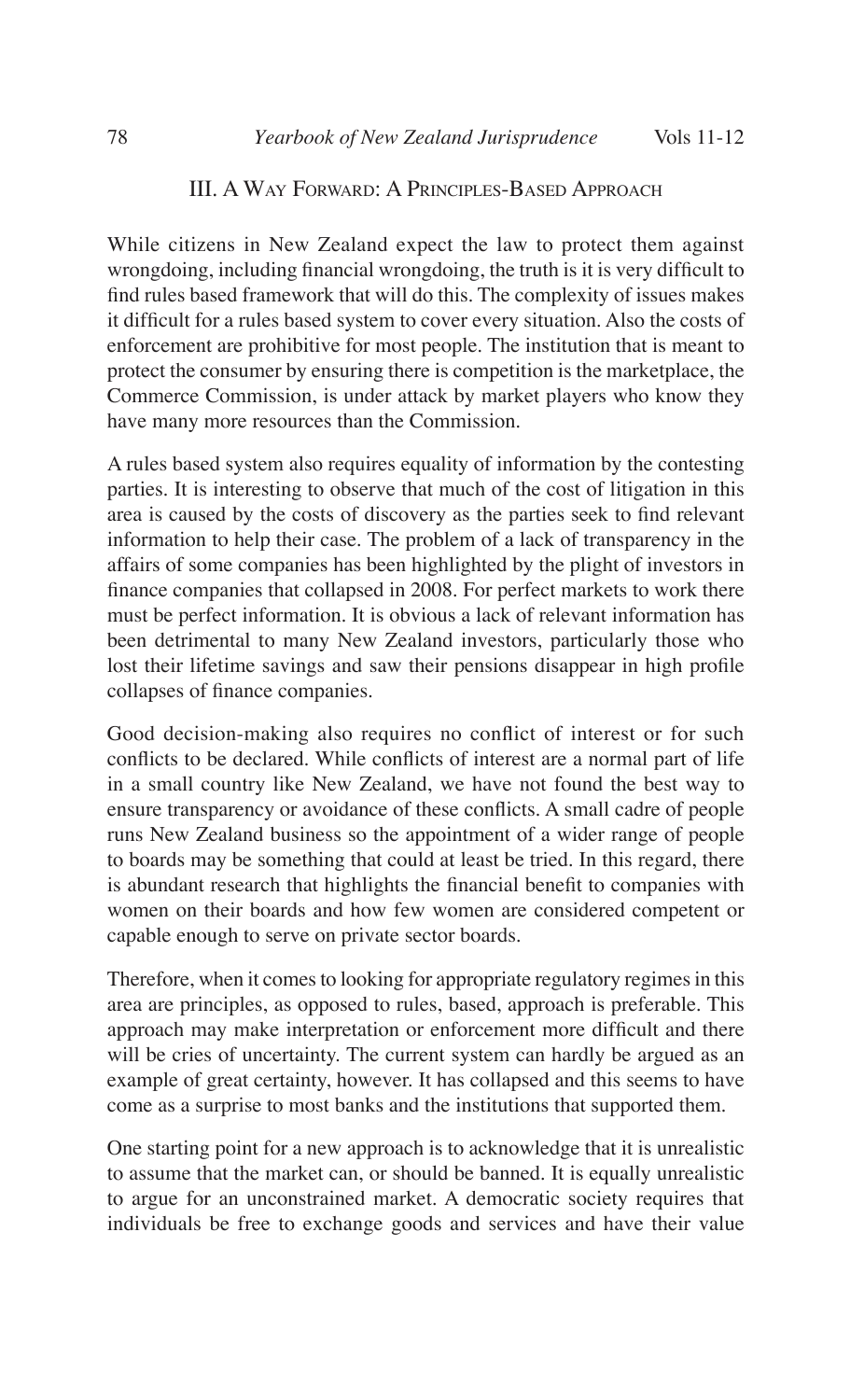determined by the market. Citizens, however, expect their market relationships to be conducted in an ethical manner. This does not mean risk is not taken but the nature of the risk is what in dispute when it comes to policy. It also means all participants in the new framework must take responsibility for the good management of the system.

Consideration should be given to the principles approach for a regulatory framework put forward from come from Davis, Lukomnik, Pitt-Watson,*3* and research undertaken by the Institute for Public Policy Research.4 They studied the causes of the financial crisis in detail in an attempt to find a more enduring future for capitalism. They argue an effective economy is like a political system that works effectively: it has checks and balances, accountabilities and responsibilities, information flows and cultures. The bipolar thinking of regulation versus market does not provide the way forward. The principles which, they argue, should be incorporated in a regulatory framework are:

- entities must be responsible for their actions;
- to have responsibility the entities must be accountable:
- to be accountable there must be relevant reliable information;
- that information must be independently prepared (not by rating companies paid by those they rate);
- and there must be vigilant oversight by all the market participants.<sup>5</sup>

Although these principles may seem like commonsense they would require a fundamental rethinking of our current financial system. A holistic view of the inter-connection between various actors and processes is required not only domestically but globally. Whether New Zealand undertakes a reform of its system will depend both on the perception of whether reform is required, and whether there is sufficient political pressure from those adversely affected by deficiencies in the financial sectors for such reform. This is largely a matter within our own control. Regulatory changes on a global level however are

<sup>3</sup> Stephen Davis, Jon Lukomnik, David Pitt-Watson, 'The New Capitalists: How Citizen Investors Are Reshaping the Corporate Agenda', *Harvard Business Press*: Harvard, 2006.

<sup>4</sup> Stephen Davis, Jon Lukomnik and David Pitt-Watson, Towards an Accountable Capitalism, Institute for Public Policy Research: London, March 2009, available at <www.ippr.org. uk/members/download.asp?f=%2Fecomm%2Ffiles%2Faccountable\_capitalism.pdf> as viewed 5 January 2010.

<sup>5</sup> Ibid, p 3.